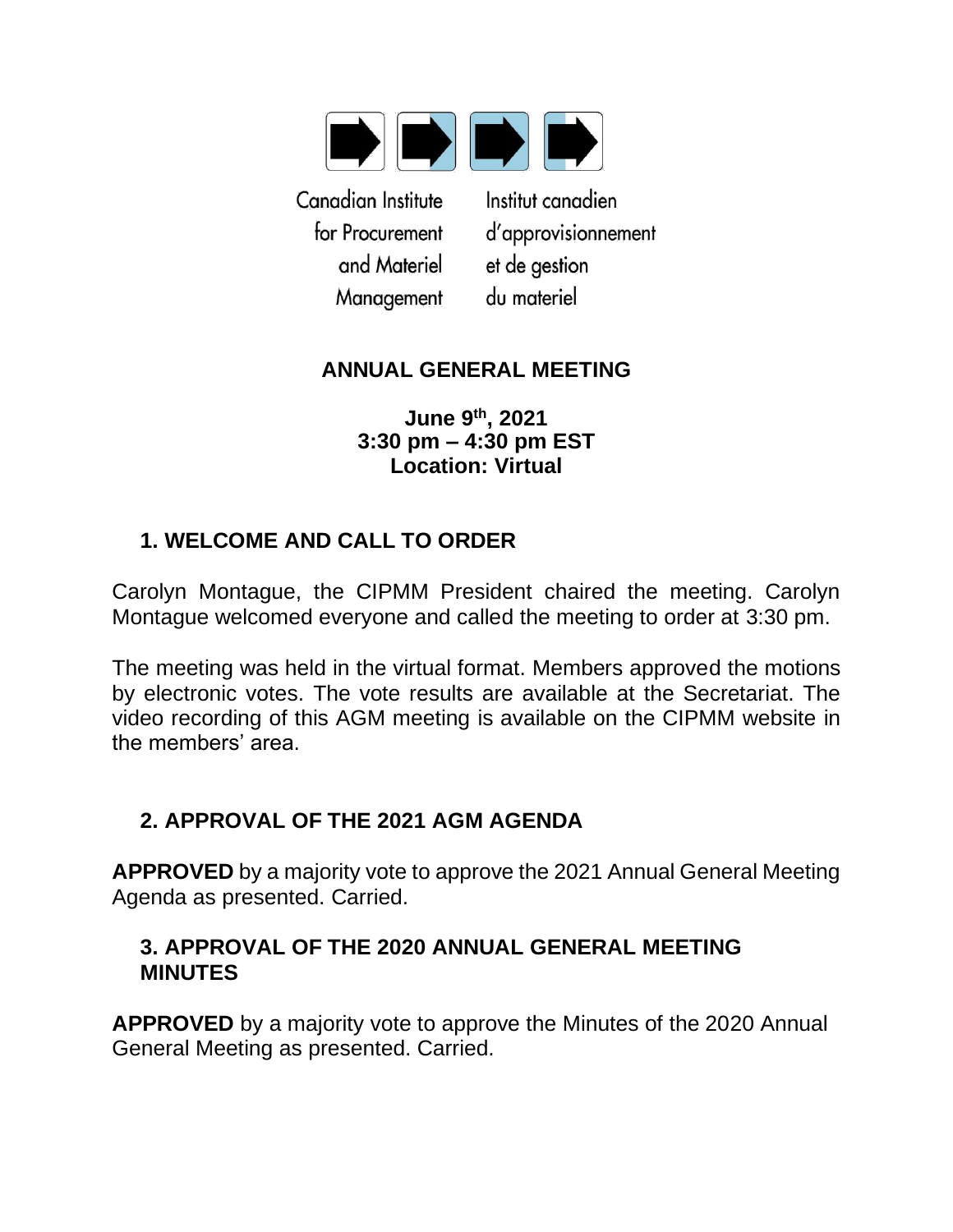### **4. PRESIDENT'S REPORT – 2020/2021 ACHIEVEMENTS AND 2021/2022 PRIORITIES**

Carolyn Montague, the CIPMM President noted that we had talked at the 2020 AGM about our plans for future and thought that we would be returning to "normal" by the beginning of 2021 but 2021 continued presenting a lot of unknowns and we had to rethink and readjust many CIPMM activities accordingly. 2020-2021 certainly was a year we will remember.

We had to move all our planned in-person events to 2022. We learned how to run a weekly free Webinar Wednesday series that became a regular part of the procurement and materiel management community's week. We provided Webinars on a broad number of topics - highlighting technical skills such as business acumen required as part of the Certification process; leadership skills and mental health topics; or content on subjects such as Logistics in an Emergency, Intellectual Property, Trade Agreements and Nunavut Agreement. Week after week we saw record attendance at the Webinars from multiple departments and agencies spread across Canada. We concluded the series on May 26, 2021, with close to 80 people attending and asking questions of the speakers related to Software procurement.

We mounted again a Mentorship Program that attracted 55 mentees from over 25 different departments and agencies with over 12 mentors spread over 10 groups. The groups continued to meet monthly but in addition a speaker's bank of possible speakers was established and an extra monthly session on key topics was set up as well for the Mentorship Program participants. All the mentees and mentors were also invited to participate in the June Virtual Summit free of charge to provide them another opportunity to learn and network. We hope to continue to grow the Mentorship Program and where possible return to "in person meetings". If people are interested Caroline Landry who chairs the Program is always looking for people to join the Mentorship Committee, recommend potential mentors and promote the program to potential mentees.

We continued to build our relationship with the community located in the Regions and established a Regional Council. We plan on continuing to enhance this during 2021 and into 2022. Carolyn invited anyone who was interested in helping CIPMM to expand the Regional Council and regional activities to contact Hellas Uddin. Hellas will begin working this fall on the program for the Winnipeg Regional Workshop to be held in the spring of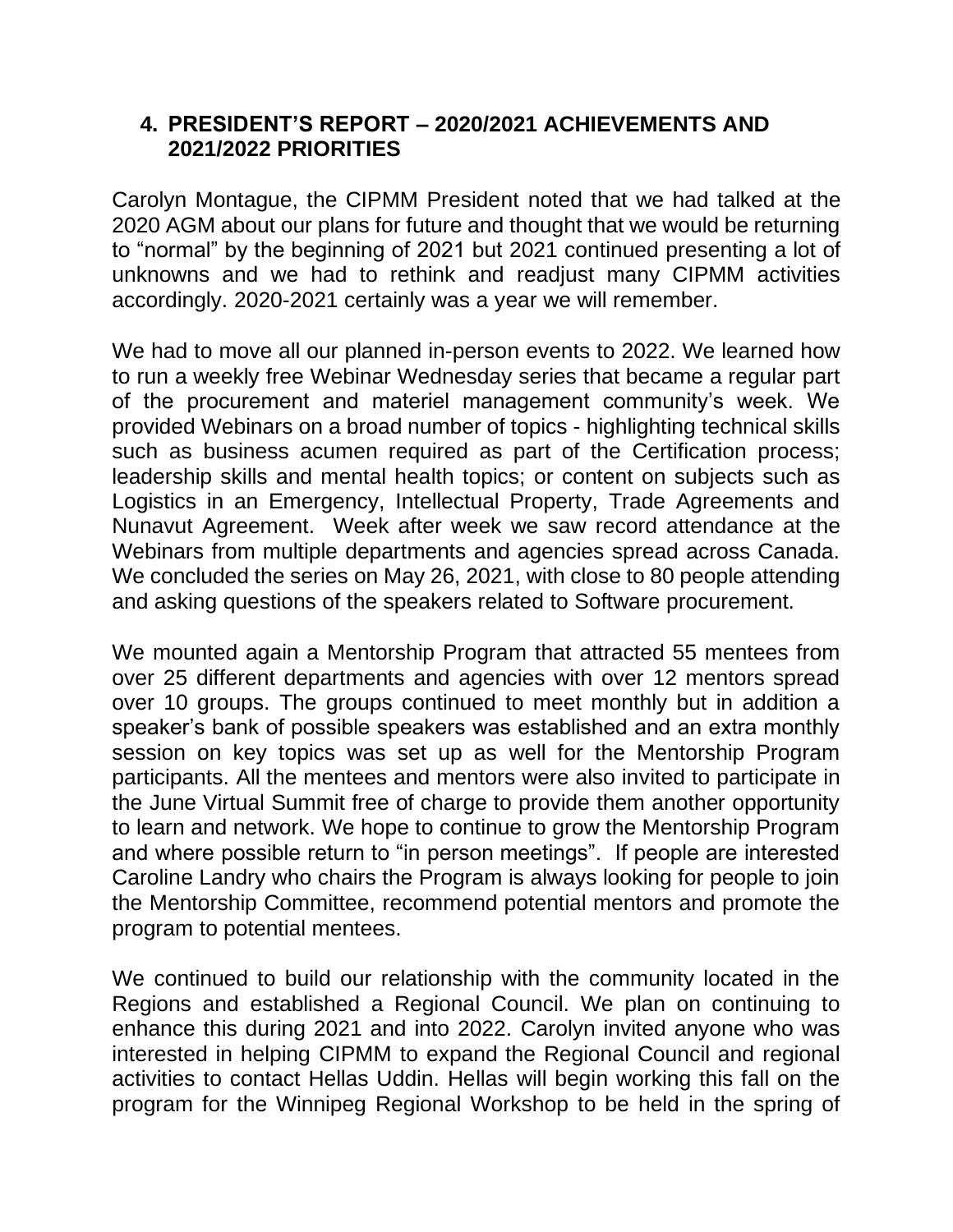2022. We are trying to include regional people in our programming more and this would be a great opportunity for anyone interested in trying their hand at programming and planning an event.

We planned and delivered two 2-day Virtual Summits - one in December 2020 and one in June 2021. Thank you to Global Affairs Canada for being our Premier Partner for the December 2020 Virtual Summit and Department of National Defense for being our Premier Partner for our June 2021 Virtual Summit. We appreciate the support they gave us. Both events attracted amazing numbers of participants with December's Virtual Summit at 550 and June's at close to 600! What was amazing was at each of these events we achieved parity in our programming between procurement and materiel management topics; we attracted delegates from over 35 different departments and agencies; and our representation was from coast to coast with higher numbers of regional participants than we have seen at CIPMM ever! We incorporated a lot of fun with the learning at these events and heard from great presenters on the latest trends and topics. The June event's theme of Managing Complexities proved that we could highlight the incredible work of so many in the community. The ability to see the recordings of all the sessions for 6 months after proved to be very attractive way of resolving the age-old problem of having to choose between too many good sessions running at the same time.

We held our 2020 Awards Ceremony as part of the December 2020 Virtual Summit. We plan on hosting the 2021 Awards Ceremony as part of the 2021 National Workshop. Besides our regular award categories recognizing exceptional contributions; lifetime achievement, excellence for innovation; project management achievement and community builders we have developed for just this year a new award – Unsung Heroes Awards – Grace under Pressure. We may look into setting each year a themed award category. If you have not yet nominated someone or a team for one of these awards, Carolyn strongly urged everyone to do so before we close the nomination process. If you would like to get involved in the Awards Committee, please contact Laura Clowaters-Peters.

Behind the scenes we continued to enhance our Website and in particular the Members only section. It has proved to be a popular way of finding information quickly on past events and webinars. We will continue to enhance it in 2022 while examining ways to make our site more secure. If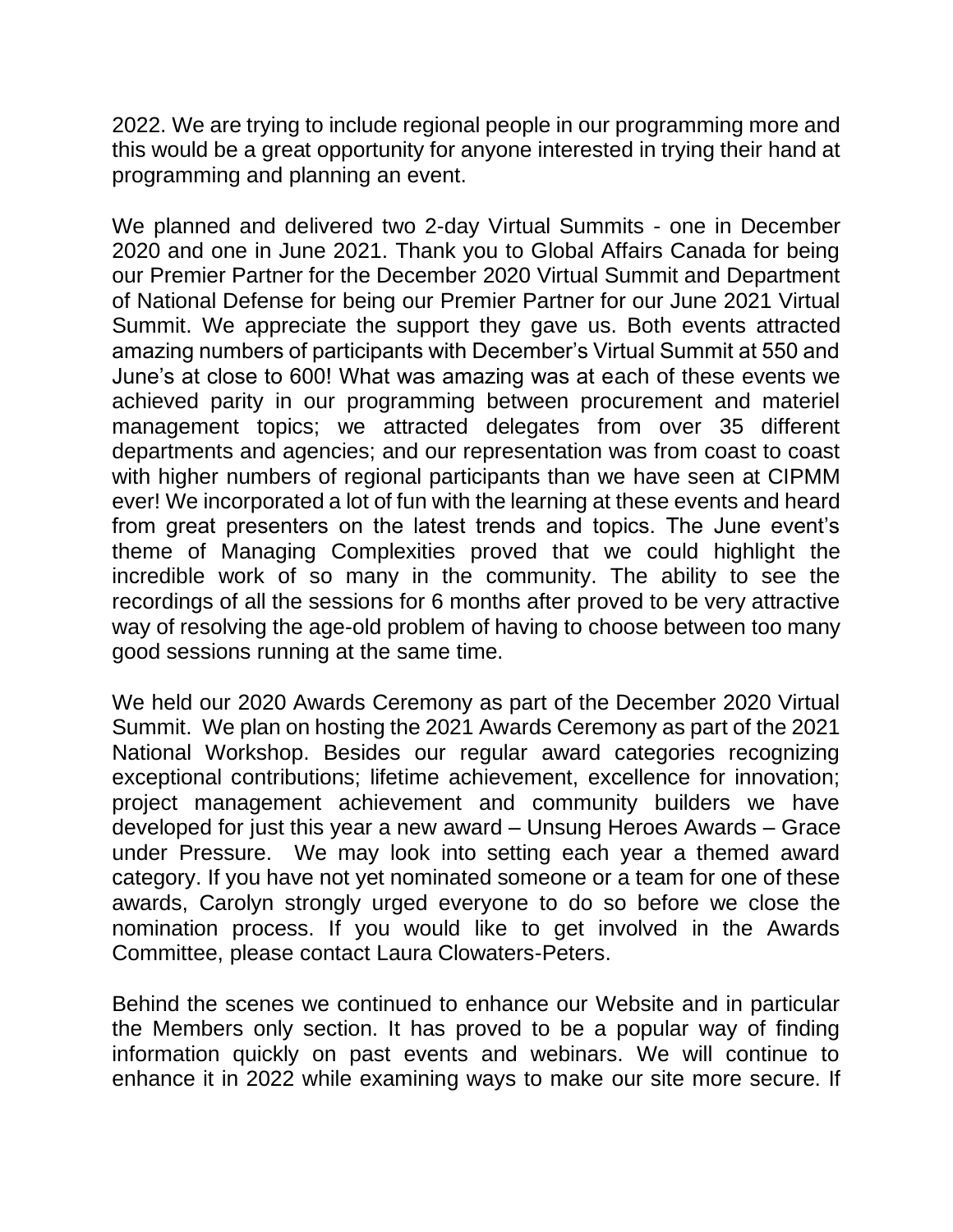anyone has any ideas for our website or sees something amiss, please contact Richard Quinn.

Speaking of Membership, we had many plans on ways to enhance the benefits of Membership that we had to set aside during the pandemic. We would like to restart this work and if you would like to be part of this Committee, please contact Laura Clowaters-Peters.

Our Governance Committee was active again this year and examined the issue of the number of Board terms expiring concurrently in June 2021. On their advice, the Board decided at last February's meeting for a one time to divide the terms for the 10 positions becoming vacant in June 2021 into two groups: five positions will have a new term of one (1) year, and five positions will have a new term of three (3) years. How these terms will be allocated among the 10 positions will be on the agenda for the first meeting of the Board following the AGM. Also, on the agenda for this first Board meeting will be the election of the President, a Vice-President (only one of two) and the Treasurer.

In terms of the Nominations Committee, we received eleven nominations from external candidates and on April 23, 2021, five candidates were interviewed. In addition, current Board members whose term is expiring in June 2021 and who indicated their interest in remaining on Board were asked to provide responses to the following questions, 1) why they wish to remain on the Board and 2) how they would like to contribute. A slate of 10 nominees (2 external + 8 returning) were presented for the 10 Board positions becoming vacant in June 2021. A process was used by which all Board members cast a vote for each nominee via a secret electronic mechanism. Votes were either yea, nay or abstain. A nominee had to receive 50% +1 yea votes from the members in attendance in order to be elected to the Board. All 10 nominees received the required number of votes.

We will be launching our Job Posting program later this month, June 2021. If you have any questions, please contact Kelly Hartle of our Board. Kelly also heads up our Marketing Committee. We will be exploring different ways of getting CIPMM and what it does better known in the community. If you want to participate and help with our brainstorming that reach out to Kelly. We have continued our work on defining and refining our processes, in particular our budgeting and planning approach. And will continue this in 2021 and 2022.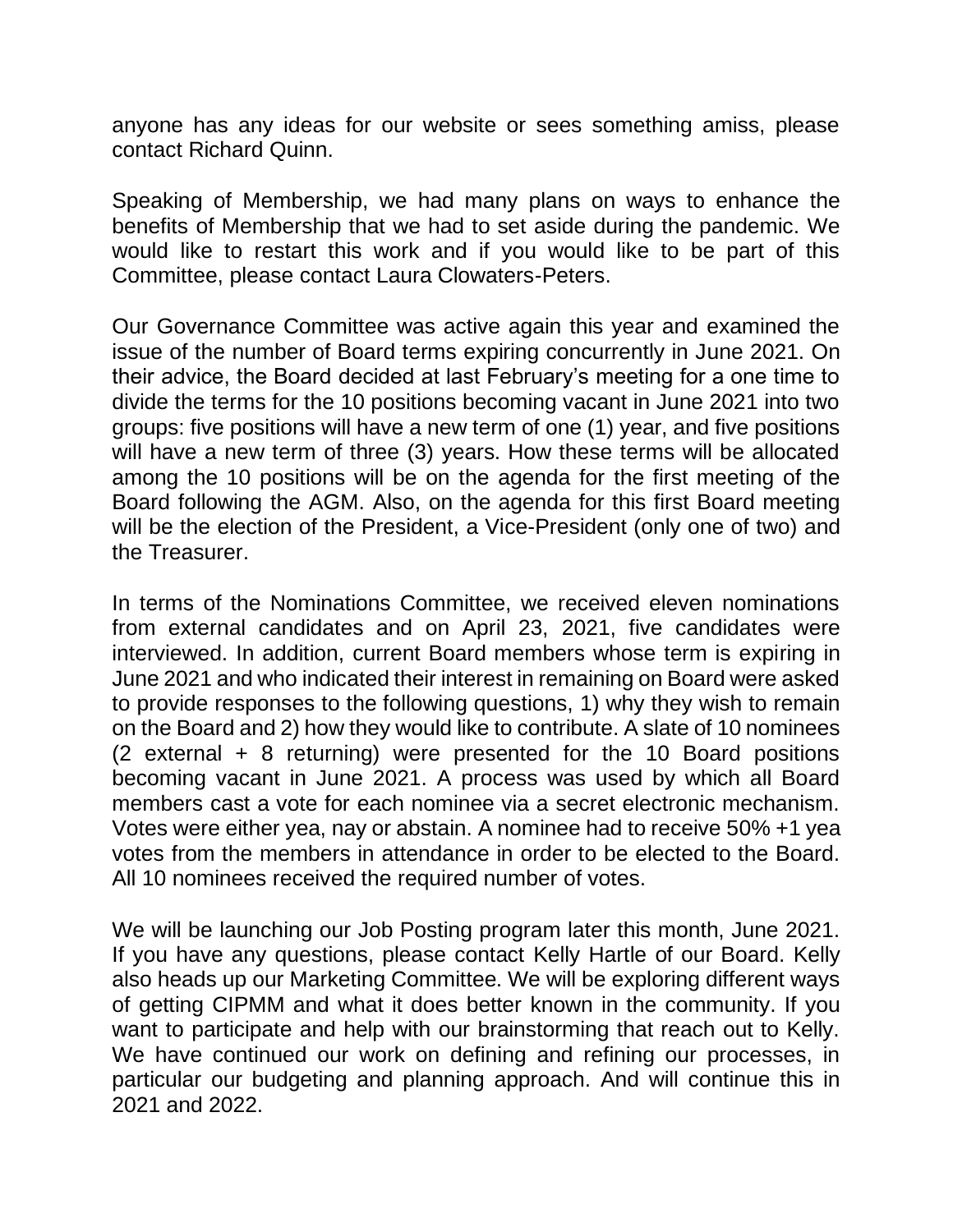We have a new series of 4 Lunch and Learn Sessions specifically designed for the Fleet Management community on October 13, 27 and November 10- 24. Blair Hurd has established a small Committee to place the series and we would welcome more people. The Committee will move from planning the Lunch and Learn fall series to planning the in-person Fleet Management Workshop in Toronto for the spring of 2022.

We have a very exciting fall planned with our National Workshop just around the corner on September 28 and 29 followed by opportunities to take up to 10 different master classes in October and November. The National Workshop planning committee has been meeting for a number of months, but we are sure that Catherine St.-Louis would always welcome more people. We expect to have the agenda close to finalized and posted soon. You will want to look out for the link to register as this year there will be master classes that will be part of the registration. However, each of these master classes are limited to a fixed number of participants - normally 200 people so you will want to choose first the classes that most appeal to your learning interests. Expect to see lots of new topics and speakers and a few surprises at the National Workshop.

We will start our planning for our return to in-person events for the spring of 2022 and look at how we can use a mixture of delivery methods to continue to bring professional development, networking and learning opportunities coast to coast.

Carolyn thanked everyone who had planned and delivered the Webinars, both Virtual Summits, the Mentorship program, the Awards Programs, the Nomination Process etc. You have all volunteered so many of your hours to making our events, activities, and programs better for the procurement and materiel management community. Carolyn thanked all partners, departments and agencies, the private sector companies that continued to show their support to CIPMM. Carolyn thanked all members who had signed on and attended our events; provided us with great feedback and new ideas; and who volunteered to help the community. Carolyn thanked the CIPMM Board and Secretariat for all their hard work.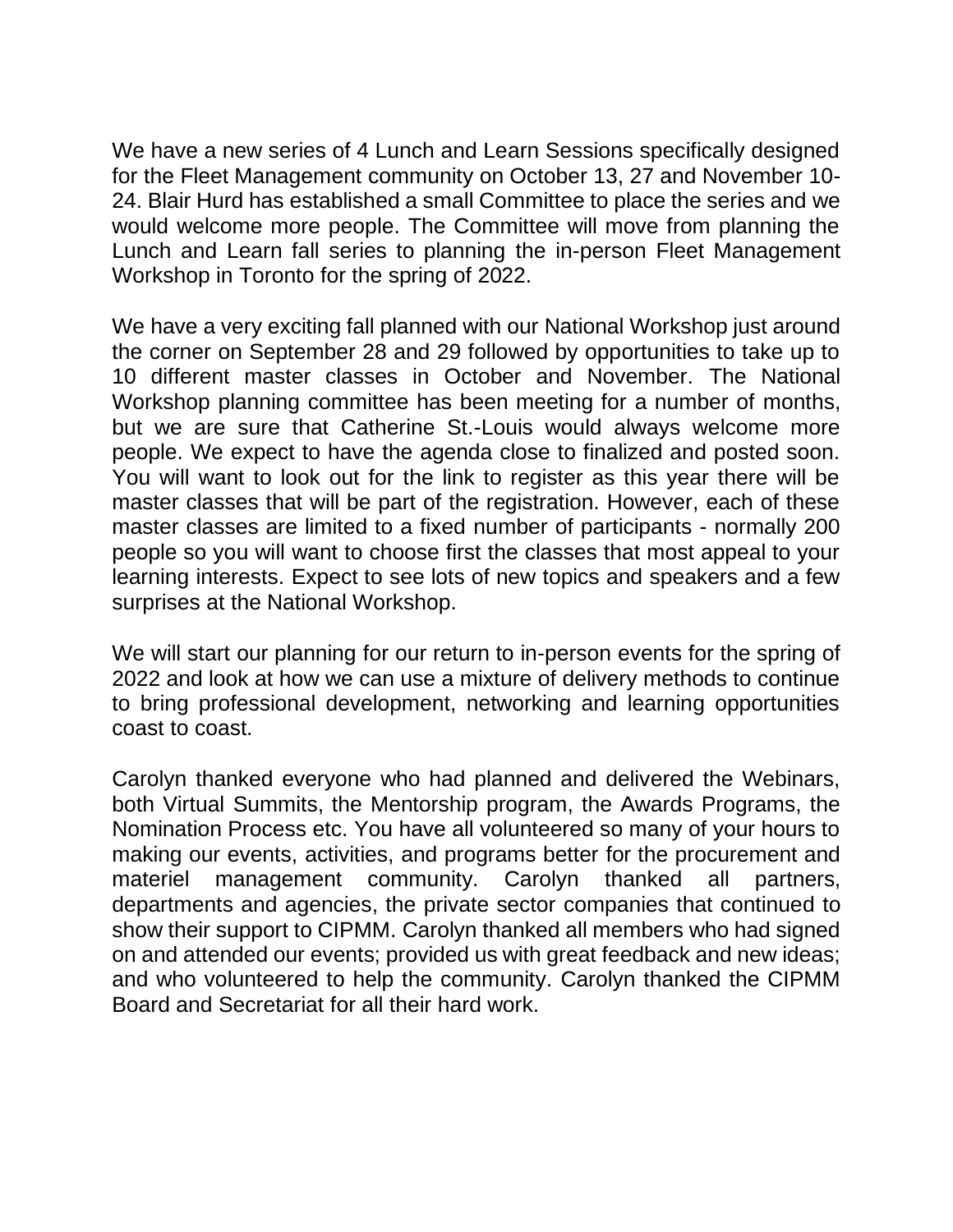### **5. TREASURER'S REPORT**

Christine Lamarche, the CIPMM Treasurer, thanked Carolyn Montague, the CIPMM President for all her hard work and tremendous number of volunteer hours she put into the CIPMM work.

Christine noted that it was an interesting year from the financial perspective. We are not where we wanted to be, but we have weathered the storm well. and it was largely attributed to the fact that we were in a healthy financial position going into the pandemic. Christine noted that the savings for the rainy-day helped us to do well. Another contributing factor was that Board members and committees pivoted into the virtual world of programming and applied different formats. Revenues from the Virtual Summit and National Workshop allowed us to remain in a healthy position.

Last year we developed and implemented the CIPMM Financial policy, and it proved to be useful for our annual budgeting activities this year; we will continue using this policy moving forward.

The full financial report is available in the members area for members to review. Our auditor is Parker Prins Lebano who specializes in non-for-profit organizations. They have been doing financial statements for CIPMM for the past few years. They are independent of CIPMM and do the "third-party" check of CIPMM financial performance and management. They review our transactions, cash flow, net assets and operations throughout the year and prepare financial statements. They use the auditors' responsibilities for the audit of the financial statements and Canadian generally accepted auditing standards.

Christine provided some highlights as per the auditor's statements for the year ended December 31, 2020:

Total Revenue: \$143,517 (2019FYE \$1,003,192) Total Expenses: \$358,361 (2019FYE \$948,345) Net Assets: \$456,455 (2019FYE \$523,509)

Excess (deficiency) of revenue over expenses for the year: (\$214,844) (2019FYE \$54,847) Variable rate GIC: \$100,000 (Prime rate less 2.7% expiry March 5, 2021). Reserve fund: \$60,000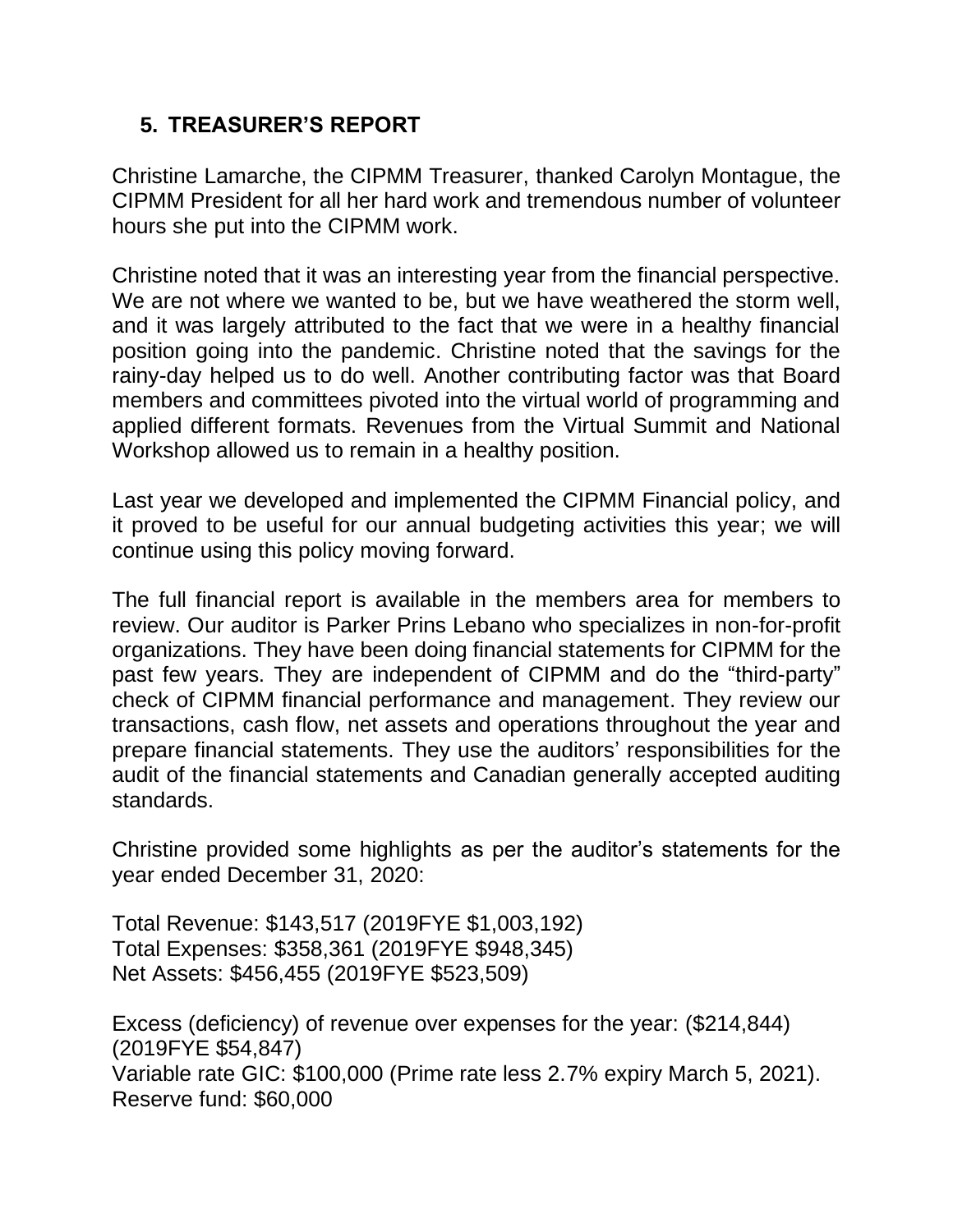**APPROVED** by a majority vote to approve the 2020FYE audited financial statements as presented. Carried.

**APPROVED** by a majority vote to appoint Parker Prins Lebano as the auditor for FYE 2021. Carried.

## 6. **APPROVAL OF THE 2021/2022 SLATE OF OFFICERS**

In accordance with the by-laws, we have a number of positions (15) and roles established on the Board. We have a lot of different activities and good collaborations across the Board, and we continue maintaining a good balance from regions and HQ, materiel management and procurement communities and various departments representation. Board members roles for the next term will be decided at the next Board meeting.

Carolyn Montague presented the Slate of Officers for 2021/2022 as per below.

EXECUTIVE: President – Carolyn Montague Vice President - Blair Hurd Vice President – Derek Bizewski Treasurer – Christine Lamarche Past President – Vincent Robitaille

DIRECTORS: Laura Clowater-Peters Dominique Belanger Richard Quinn Catherine St-Louis Kelly Hartle Hellas Uddin Robert Ashton Caroline Landry Josee Doucet Nicole Hoskins

**APPROVED** by a majority vote to approve the Slate of Officers as presented. Carried.